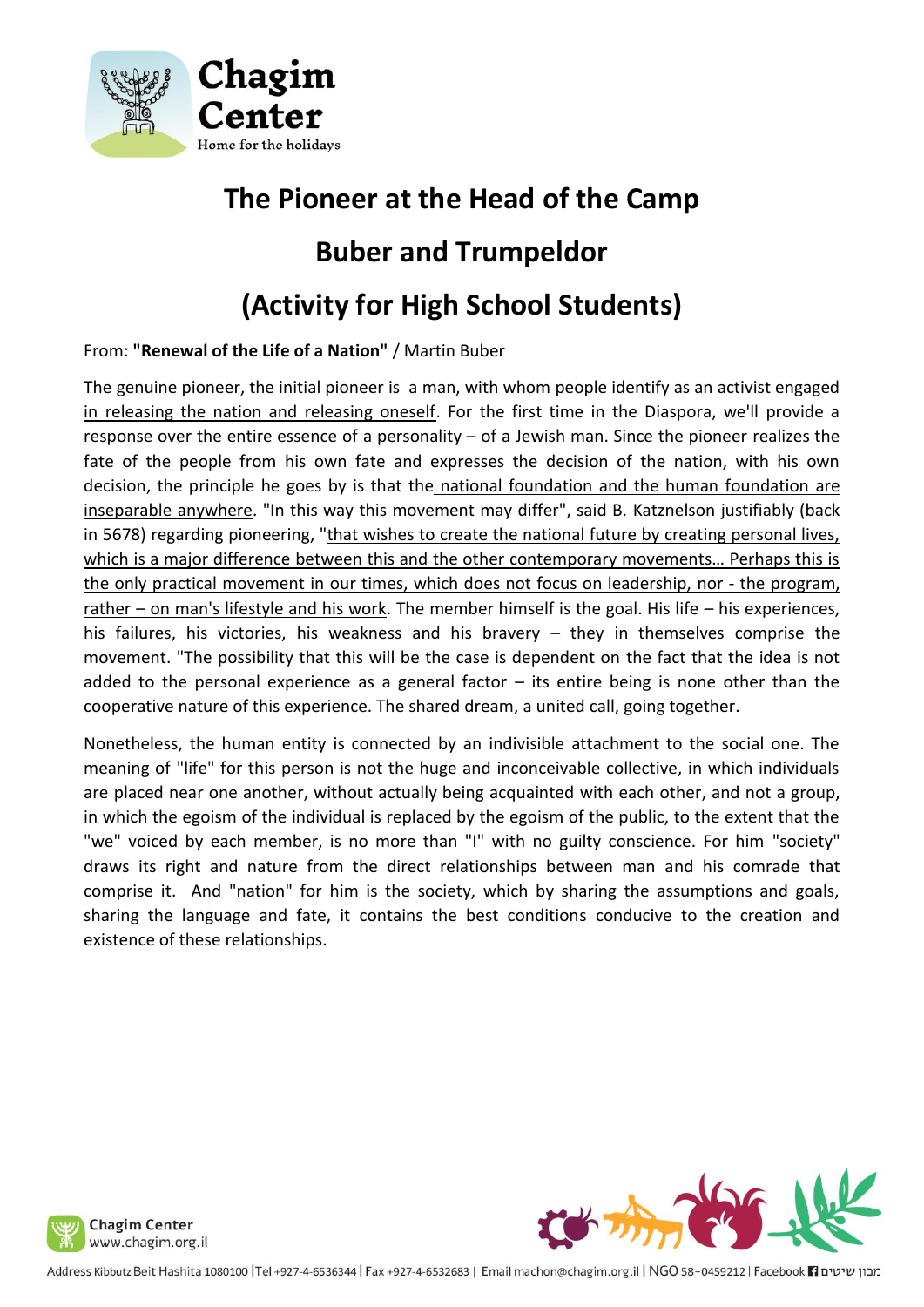

**A Soul Has Gone/** Rachel Bluwstein To A.D. Gordon

The day was gradually getting darker The day faded out. Heavens were covered with dim gold and high mountains.

Around me an expanse of fields turned black A dumb region; My path is far  $-$  my path is isolated, My path is desolate,

Yet I shall not disobey the word of fate, Fate rules, I'll greet with joy - all that comes, I'll be thankful for all!

## **Gordon's Response to Rachel**

Go in your path – You shall truly ascend No one shall stop you, He shall not say: Go up!

And as you go up The day shall give you light-And lo! You are not alone in up above.





Address Kibbutz Beit Hashita 1080100 |Tel +927-4-6536344 | Fax +927-4-6532683 | Email machon@chagim.org.il | NGO 58-0459212 | Facebook 1 מכון שיטים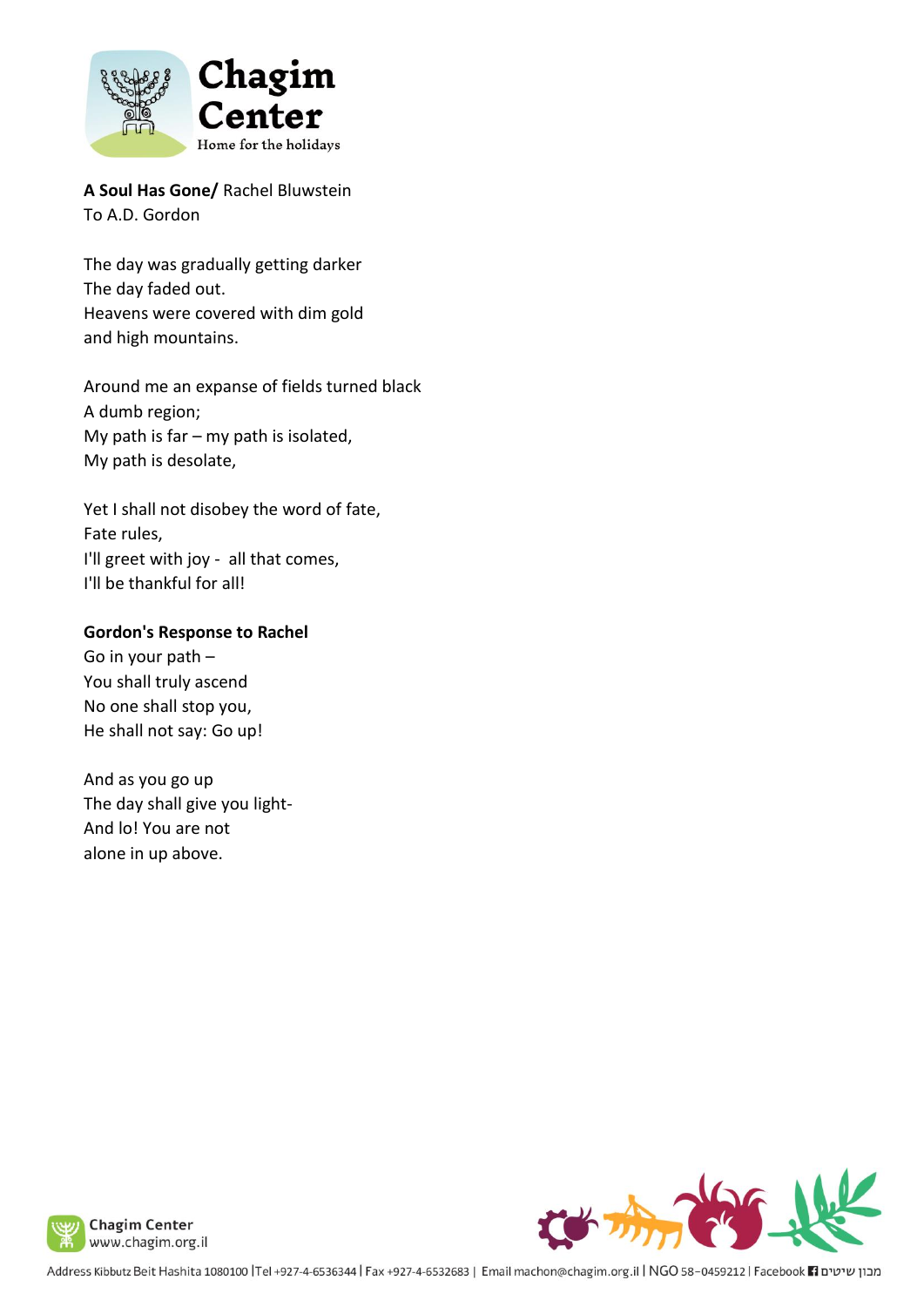

He told me about the simple, yet sublime idea of "pioneering" "pioneer", means " to take the lead".

## I asked: In which aspect, as laborers?

No, this is a much wider concept. Naturally, workers are also necessary. But that is not the definition of the word, Halutz (pioneer). We will have people ready for "anything". For anything the Land of Israel may demand. A worker has his own worker's interests. Yet we must raise a generation that would not have interests nor habits. A plain iron bar, flexible but one that is made out of iron. Metal, from which it is possible to form anything necessary for the national "machine". If a tire is missing – I'll be the tire. If what's missing is a nail, a screw, a flywheel - take me. Is it necessary to dig in the ground? I am a ploughman. Is it necessary to shoot, to be a soldier? I am a soldier. Police, a doctor, a lawyer? Teachers? Water carriers? Please, I do everything. I am the pure idea of service, ready for anything. I am not attached to anything. I know only of a single order! To build.

"Your letter has given me great joy. I immediately felt you were my friend. Also I, dear Grisha, set high goals for myself; not only over the question of the Jews, do I intend to solve via my communists colonies. The idea of the colonies began to take shape in my mind years ago, when I was far from contemplating Zionism. Depressed and disillusioned with this capitalistic regime I could not console myself as others did - in a kind of war, which both sides fought while engulfed in corruption.

I learned that it is difficult for man to battle and struggle as long as he is surrounded with a rancid swamp by all sides, as long as all of the cells of his body absorb the poison filling the entire environment…

I have decided, that in this huge swamp I would create a solid ground, an oasis within the desert. It's difficult to materialize, but I know, I'll find faithful friends, and hard work and suffering will not scare me".

Joseph Trumpeldor, The Root of the Controversy, page 13.



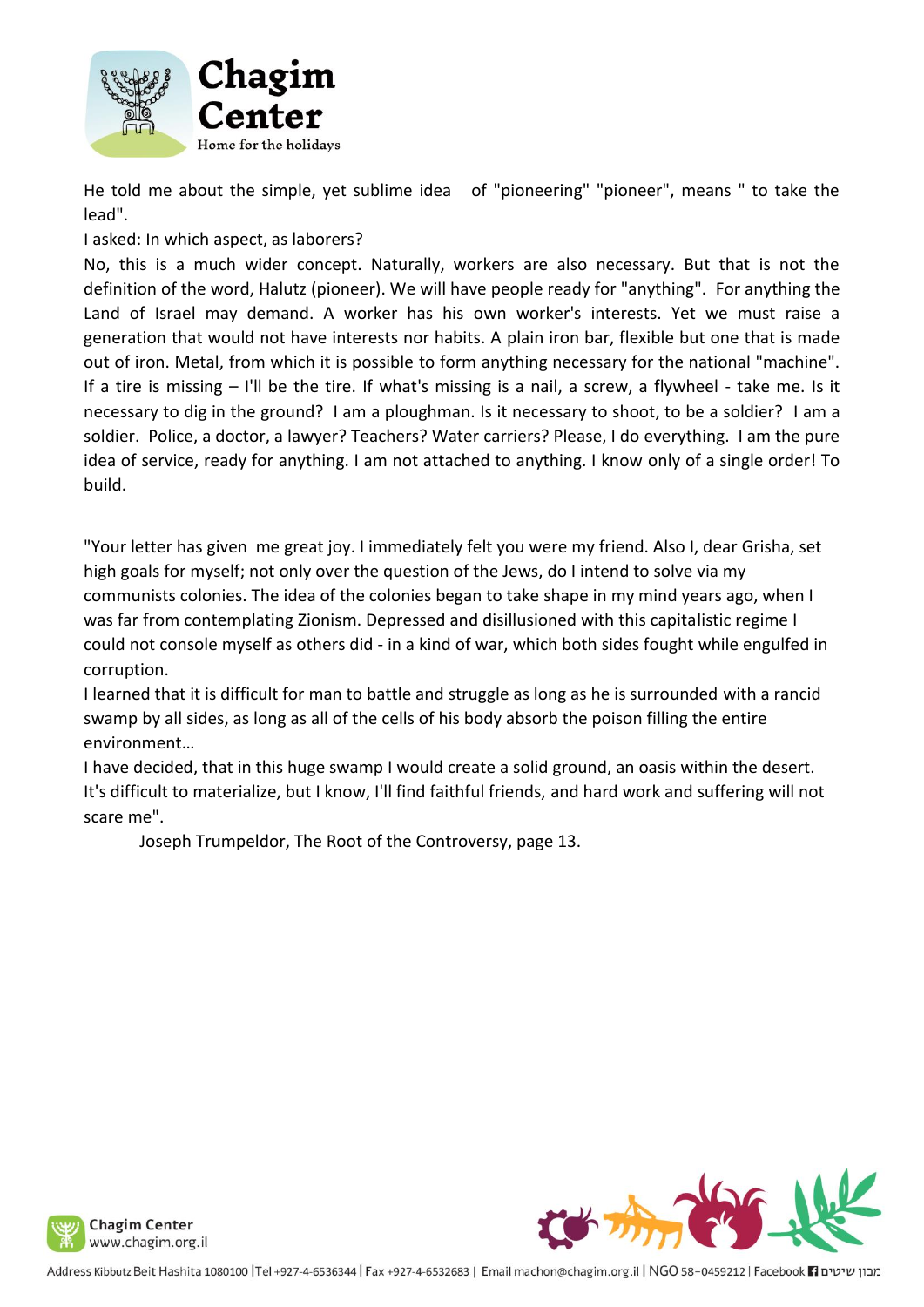

## **My Dear Father and Mother,**

I've already written you the postcard, that a group of 11 men have arranged to put up a colony in the Land of Israel. This may come to you as a surprise, but if you pay attention to what my life contained in the past, you will conclude that what had occurred, would occur one of these days, sooner or later -- -- --

Almost everywhere, Jews have been pursued, generations upon generations, with hatred and contempt. The Jewish language is on a low standard. Jewish culture is almost extinct. There is merely oppressive subjugation, which with all of its power, delays and obstructs real life. The time has come that we become an independent nation. We are weary of being dispersed among other nations, serving them as an simple pawn in a game. We must unite and become a single body. There, in the Land of Israel, we will not be dependent on others. There, we'll do good and bad. We'll live on our own!

Now, seemingly, is the time to take real Zionist action. For this reason, dear father and mother, we have resolved to immigrate to Israel now, without delay. And my group is a quality one: Everyone, almost everyone are craftsmen, upright people, who know how to work. We shall return to Russia, to seek the necessary means, and a little while later, we'll set out to the Land of Israel to work there. We are all singles and as such, we will set out to establish the colony and we would be able to marry women afterwards. We may possibly find a few others who are honest and have good natures, who would be suitable for us and would agree to live as we wish to - the life of a commune and perhaps you and other acquaintances may also immigrate and join us.

A Letter to His Parents from Captivity in Japan

If I were asked to mention the name of a single person, a real hero, extremely upright, throughout the history of Zionism and settlements – I would not hesitate:

Trumpeldor is the man.

Thanks to Herzl's Zionism, it is well known, that sayings alone, even the most beautiful and noble ones, will not produce great things. Rather the words must be followed by deeds.

**Zionism and Communism do not quarrel within me, and do not conflict each other: I am a bit of each."**

"If I die, I'll do it in joy, with a light heart, since it is for something that's dear to me. Isn't it a joy to die out of awareness, that for this price my nation will receive something in return in our dear homeland, in the Land of Israel?"

In a letter to his fiancé Firah (Esther Rozov) 6/27/1915





מבון שיטים Facebook 11 927-045383 | Email machon@chagim.org.il | NGO 58-0459212 | Facebook 11 מבון שיטים Address Kibbutz Beit Hashita 1080100 | Tel +927-4-6536344 | Fax +927-4-6532683 | Email machon@chagim.org.il | NGO 5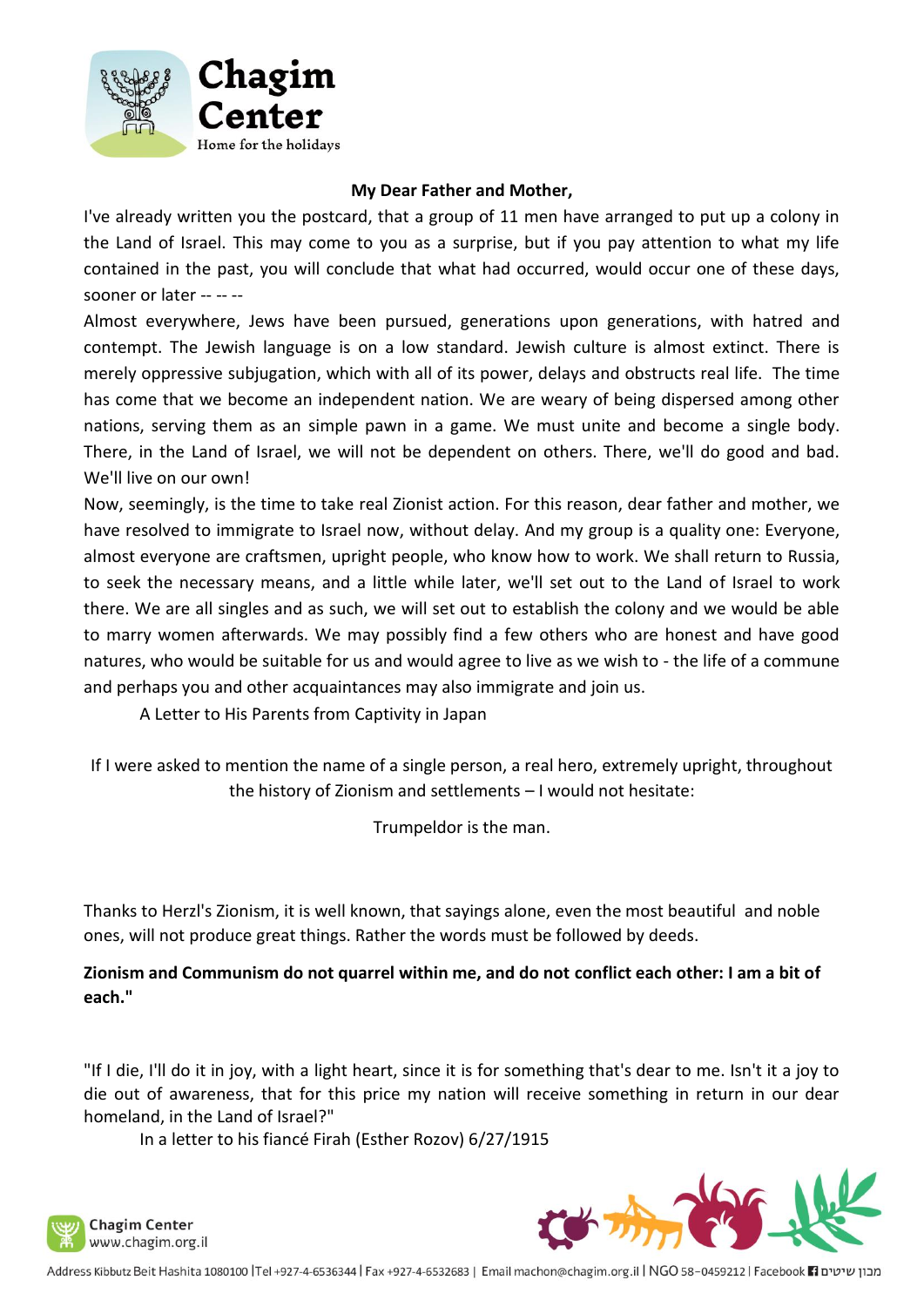

"And now a few words about your trip (to the land of Israel). My dear Grisha!...More than you wish to give there, you wish to take, you wish to train your soul in the Land of Israel. 'A flower must be transferred and planted in new soil while it is still a bud, a soul must be empowered while it is still young'. This is what you write and I say: You cannot take something, unless it comes from a place that is very prosperous. There will be many days that we will give to the Land of Israel and we will not take anything from it, since it is totally poor and impoverished. It is not a young soul, wanting of education and care, that needs to be brought there, rather  $-$  a mature soul, full of power and strength. If a tender and fragile flower is uprooted from its original location and planted in thin soil and virgin land, it will die. Nowadays it is not advisable to go to Israel to study and train oneself, instead, if you go – it is to work and to produce…

What will be your fate in the Land of Israel? Hard menial work, you had never been used to. Let us say for a moment, that due to your aspiration, you'd be able to get accustomed to it. Yet what advantage will anyone have from this?... You'll spend all days engaged in menial work; the more you sink into this work, the more the scope of your spiritual vision will be reduced, and so you will gradually stoop all day into a dark life and trivialities… The daily hard work does not only exhaust one's body, but also one's soul…desolate and lonely you'll look at those surrounding you, and watch them drop into the same swamp that you're sinking in. Surrounded by chill and alienation, your voice may still sometimes repeat the old sayings. But these – Ah! – will be hollow and void of any contents even to you…No, Grisha, now you should not ascend to the Land of Israel! Wait a bit for us! …"

A Letter of Response to Tzvi Shatz for his intention to immigrate to the Land of Israel

"In the past, my views were close to Tolstoyism and when I was recruited (in 1903) to the army, I also intended to avoid taking the vow. Yet I gave up this idea, mainly, perhaps out of suspicion that "they" may say: "The Jew is fallacious: he mentions philosophies, yet he actually fears the army service..." Perhaps, I didn't do the right thing, perhaps I should have not considered the opinions of people whom I do not respect, yet my semi-Tolstoyism and with my anti-militarism, there were many weak points I was aware of myself. Whatever the case may be, in my view I am not a military man and I will use arms, only when I see no other option".

Written in 1916, at the time of the prevailing controversy regarding the question of the Hebrew Legions, that Trumpeldor was an initiator of their establishment while Echad Ha'am opposed this. At that time the Jewish settlements and Zionism argued over the question of militarism.